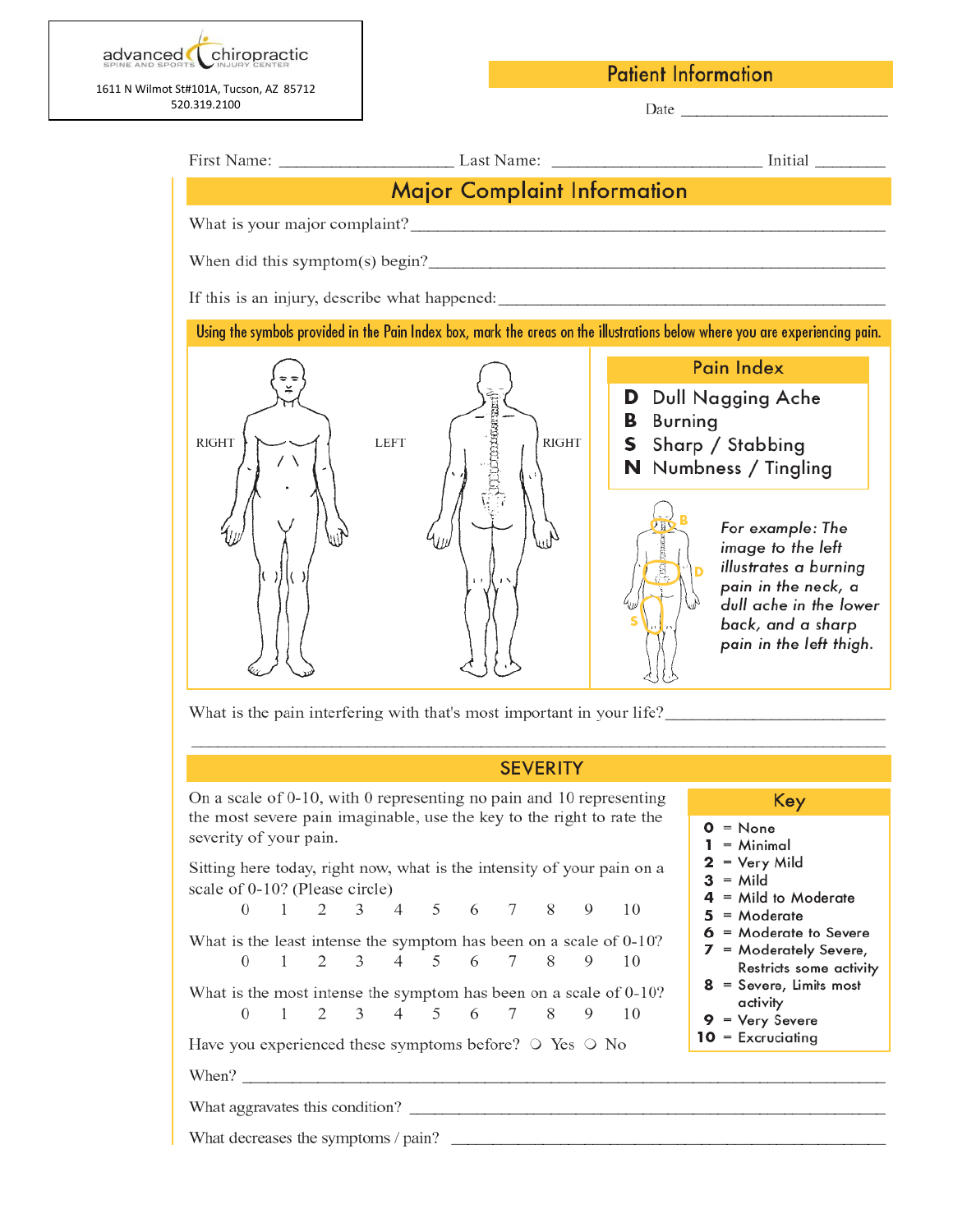| Have you seen another doctor for this condition? $\circ$ Yes $\circ$ No Doctor's Name:                                        |
|-------------------------------------------------------------------------------------------------------------------------------|
|                                                                                                                               |
| Does this condition interfere with your sleep? $\circ$ Yes $\circ$ No If so, how many times do you wake up in pain per night? |
| In what position do you sleep? $\circ$ Back $\circ$ Side $\circ$ Stomach                                                      |
| Do you sleep with a pillow? $\circ$ Yes $\circ$ No How many?                                                                  |
| Does heat affect the pain? $\circ$ Yes $\circ$ No If so, how?                                                                 |
|                                                                                                                               |
| Do you wear a heel lift? $\circ$ Yes $\circ$ No If so, which side? $\circ$ Right $\circ$ Left                                 |
| Does it cause pain to cough, grunt, or sneeze? $\circ$ Yes $\circ$ No If so, where?                                           |
|                                                                                                                               |

# Check those activities below during which you experience difficulty or pain:

| $\bigcirc$ Lying on back         | $\circ$ Getting in/out of car | $\circ$ Pulling  | ○ Sitting          | ○ Standing for long periods |
|----------------------------------|-------------------------------|------------------|--------------------|-----------------------------|
| $\bigcirc$ Lying on side         | ○ Dressing Self               | ○ Reaching       | ○ Bending forward  | ○ Sneezing                  |
| O Turning over in bed            | $\circ$ Sexual Activity       | ○ Kneeling       | ○ Bending backward | O Coughing                  |
| $\bigcirc$ Lying flat on stomach | O Pushing                     | $\circ$ Stooping | ○ Walking          | ○ Other:                    |

# FILL OUT THE NEXT THREE SECTIONS AS THEY APPLY TO YOU

## Lower Back Pain

| Does pain radiate to the abdomen? $\circ$ Yes $\circ$ No                                                                                                        |
|-----------------------------------------------------------------------------------------------------------------------------------------------------------------|
| Do you ever have impairment of bowel or urinary function? $\circ$ Yes $\circ$ No Explain:                                                                       |
| Do you have numbness or tingling into the legs? $\circ$ Yes $\circ$ No Explain:                                                                                 |
| <b>Neck Pain</b>                                                                                                                                                |
| If you have a neck injury, does it affect: (Check all that apply) $\bigcirc$ Hearing $\bigcirc$ Vision $\bigcirc$ Balance $\bigcirc$ Cause ringing in your ears |
| Do you hear grating sounds? $\circ$ Yes $\circ$ No Do you feel pressure or pain behind your eyes? $\circ$ Yes $\circ$ No                                        |
| Does pain radiate into the arm? $\circ$ Yes $\circ$ No Where:                                                                                                   |
| Do you have difficulty lifting or turning your head? $\circ$ Yes $\circ$ No If so, in which direction? $\circ$ Right $\circ$ Left $\circ$ Up $\circ$ Down       |
| <b>Headaches</b>                                                                                                                                                |
| Do you get headaches? O Yes O No Frequency Do you have a family history of headaches? O Yes O No                                                                |
| Pain or cracking in your jaw? $\circ$ Yes $\circ$ No<br>Do you experience the following along with your headaches:                                              |
| Abnormal blood pressure? $\circ$ Yes $\circ$ No $\circ$ High $\circ$ Low Nausea, Vomiting or Visual disturbances? $\circ$ Yes $\circ$ No                        |
| When was your last eye exam by a doctor? $\bigcirc$ 1 - 6 months $\bigcirc$ 6 - 12 months $\bigcirc$ 1 - 2 years $\bigcirc$ over 2 years Results:               |
| If female, are you pregnant? O Yes O No O Not Sure If no or not sure, date of your last menstrual period:                                                       |
|                                                                                                                                                                 |
|                                                                                                                                                                 |
|                                                                                                                                                                 |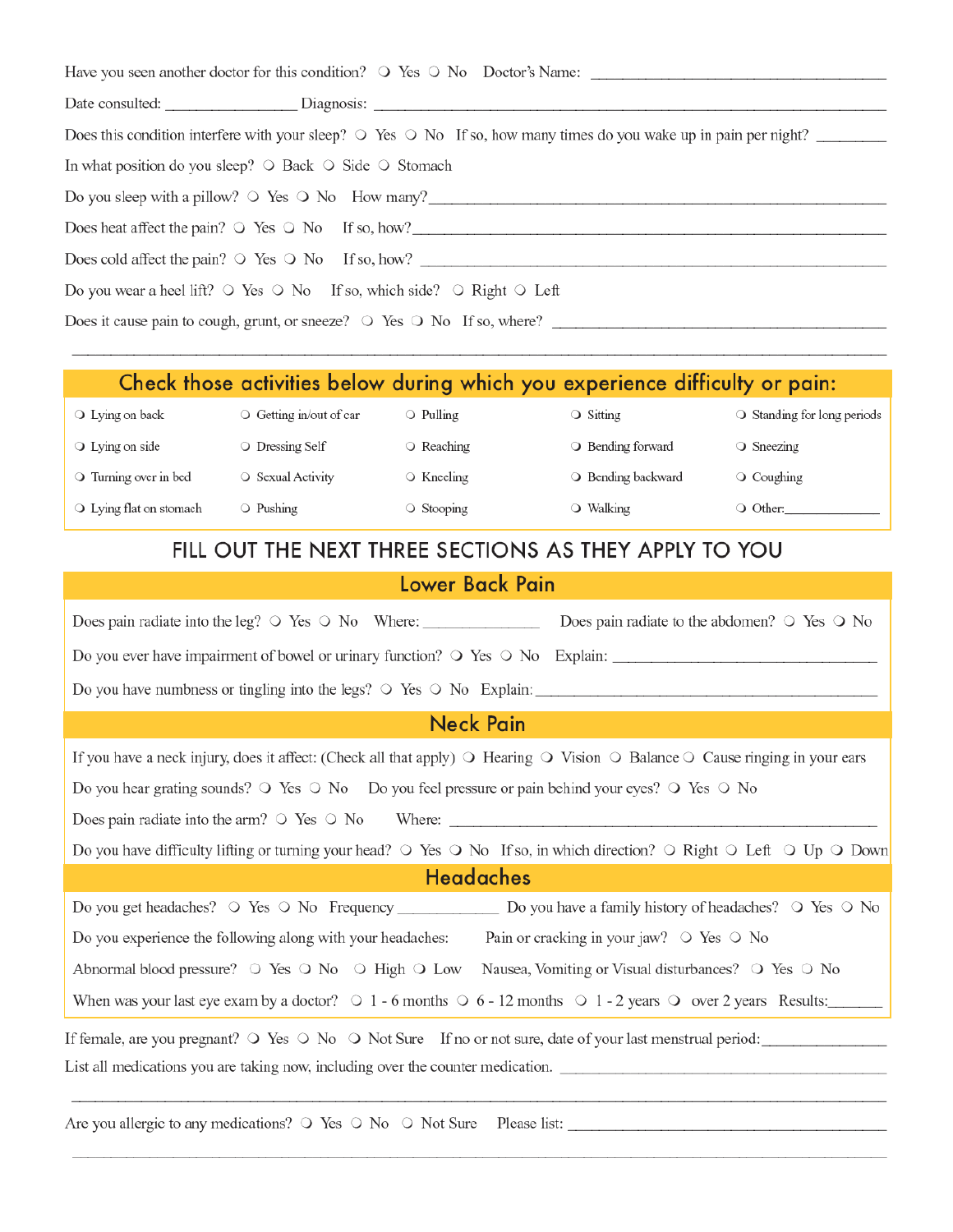| Have you ever had any surgeries or hospitalizations? $\circ$ Yes $\circ$ No Please list:                  |                                           |                       |        |  |
|-----------------------------------------------------------------------------------------------------------|-------------------------------------------|-----------------------|--------|--|
| Type of Hospitalization/Surgery:                                                                          | Date:<br>Type of Hospitalization/Surgery: |                       | Date:  |  |
| Have you been x-rayed or received MRI, CAT scan in the last 12-18 months? $\circ$ Yes $\circ$ No When?:   |                                           |                       |        |  |
| Have you ever been seen by a chiropractor before? $\circ$ Yes $\circ$ No Please list:                     |                                           |                       |        |  |
| Name of Chiropractor:                                                                                     | Dates:                                    | Name of Chiropractor: | Dates: |  |
| Do you have a family physician? $\circ$ Yes $\circ$ No Name of physician: $\qquad$ Phone: $\qquad$ Phone: |                                           |                       |        |  |
| Address:                                                                                                  |                                           |                       |        |  |
| City/State/Zip:                                                                                           |                                           |                       |        |  |

| <b>Additional Complaints</b>                                       |                                      |                             |                                 |                          |
|--------------------------------------------------------------------|--------------------------------------|-----------------------------|---------------------------------|--------------------------|
| Please check all additional complaints that you have at this time: |                                      |                             |                                 |                          |
| ○ Loss of Concentration                                            | $\circ$ Neck Stiffness               | $\circ$ Shortness of Breath | ○ Cold Hands                    | O Heart Disease          |
| $\bigcirc$ Eyes Sensitive to Light                                 | ○ Neck Motion Restricted             | $\circ$ Irritable           | ○ Cold Feet                     | ○ Arthritis              |
| O Memory Loss                                                      | $\circ$ Upper Back Pain / Stiffness  | O Anxiety                   | $\bigcirc$ Jaw pain             | $\circ$ HIV (Aids)       |
| ○ Heavy Feeling of Head                                            | $\bigcirc$ Mid Back Pain / Stiffness | O Depression                | ○ Hypertension                  | O Other (Please List)    |
| $\circ$ Dizziness                                                  | $\circ$ Right / Left Shoulder Pain   | ○ Insomnia                  | $\bigcirc$ Diabetes             |                          |
| $\circ$ Ringing in Ears                                            | $\circ$ Right / Left Arm Pain        | $\circ$ Fatigue             | $\circ$ Convulsions             |                          |
| ○ Loss of Balance                                                  | $\circ$ Pins & Needles Arms / Legs   | ○ Excess Perspiration       | $\circ$ Allergies (Please List) |                          |
| $\bigcirc$ Loss of Smell                                           | $\circ$ Right / Left Leg Pain        | $\circ$ Digestive Trouble   |                                 | Please Specify Location: |
| ○ Loss of Taste                                                    | ○ Low Back Pain/Stiffness            | ○ Nausea                    |                                 | ○ Numbness               |
| ○ Pain Behind Eyes                                                 | $\circ$ Sinus Trouble                | $\circ$ Vomiting            |                                 | $\circ$ Swelling _______ |
| $\circ$ Fainting                                                   | $\circ$ Nervousness                  | O Diarrhea                  | $\circ$ Vision Problems         |                          |
| $\bigcirc$ Palpitation                                             | ○ Chest Pain                         | ○ Constipation              | $\circ$ Anemia                  | $\circ$ Bruising         |

Do you have, or have you ever had, any diseases or medical problems not listed? O Yes O No If so, please list:

|                         | Have you ever had? $\circ$ Motor Vehicle Injury $\circ$ Sports Injury $\circ$ Work Injury $\circ$ Slip and Fall Injury |  |  |
|-------------------------|------------------------------------------------------------------------------------------------------------------------|--|--|
| If yes, please explain: |                                                                                                                        |  |  |

Is there any additional information you would like the doctor to know about before beginning care?

|          | <b>Emergency Contact</b> |
|----------|--------------------------|
| Name:    | Relation:                |
|          | Work Phone: $($ )        |
| Address: |                          |
|          |                          |

## **Areas of Interest**

Please mark areas of interest or if you desire more information:

| Nutritional Supplements | Neck/Body Pillows | Ear infection/colic/ADD |
|-------------------------|-------------------|-------------------------|
| Detoxification          | Decompression     | Massage                 |
| Headaches               | Acupuncture       | Others (list)           |
| Weight Loss Information | Wellness Care     |                         |
| Women's Health          | Children's Care   |                         |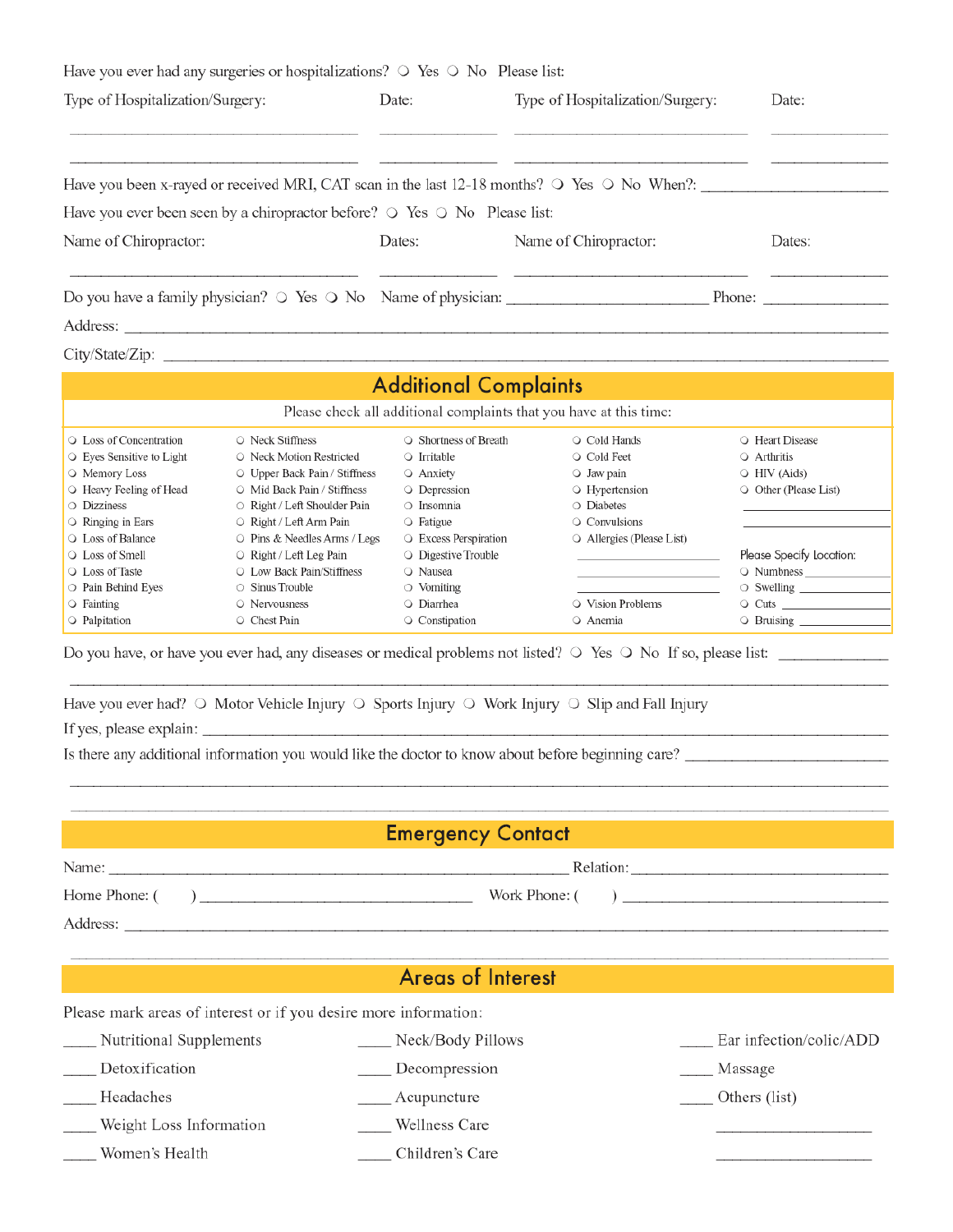### Personal Information

|  | City / State / Zip:                                                                                                   |  |
|--|-----------------------------------------------------------------------------------------------------------------------|--|
|  | Home Phone: $\begin{pmatrix} 1 & 1 \\ 0 & 1 \end{pmatrix}$ Work Phone: $\begin{pmatrix} 1 & 1 \\ 0 & 1 \end{pmatrix}$ |  |
|  |                                                                                                                       |  |
|  |                                                                                                                       |  |
|  |                                                                                                                       |  |
|  |                                                                                                                       |  |
|  | City / State / Zip:                                                                                                   |  |
|  |                                                                                                                       |  |
|  | Children's information:                                                                                               |  |

# HIPPA COMPLAINT PATIENT AUTHORIZATION

This authorization is requested in order to meet federal and state privacy guidelines. By signing you are giving the doctors and staff permission to use your personal information and health information for the areas outlined below. This information is being requested so that we can better meet your heath care needs. However, should you decline to authorize any of the items listed, it will not affect the treatment that we provide to you. You may also put certain limitations on the use of your information. This must be done in writing. You are not required to sign this form, but rather are only requested to do so.

You have the right to inspect your records at any time. You also have the right to change the authorizations previously given at any time. All requests must be in writing. Please allow a reasonable time for our clinic to carry out your request.

*Your personal information will never be given to any group or individual for purposes of advertising or referrals outside of this clinic. It will only be used by our staff and only regarding your health care.* 

#### **Please initial next to each area and sign below:**

| Accept | Decline | It is OK to call me at home and leave a message on my answering machine or with someone<br>at mv<br>home.                                            |
|--------|---------|------------------------------------------------------------------------------------------------------------------------------------------------------|
| Accept | Decline | It is OK to call my work and leave a message if I am not there.                                                                                      |
| Accept | Decline | It is OK to mail newsletters and special announcements to my home (only correspondences from<br>Advanced Chiropractic Spine & Sports Injury Center). |
| Accept | Decline | It is OK to use my name to patients that I refer and to mail a thank you card for referrals using my<br>name.                                        |

**I authorize the staff and doctors at Advanced Chiropractic Spine & Sports Injury Center to use my personal and health information as outlined above and in their Privacy Manual.**

| Print Name | Signature         |
|------------|-------------------|
|            |                   |
| Date       | Witness Signature |
|            |                   |